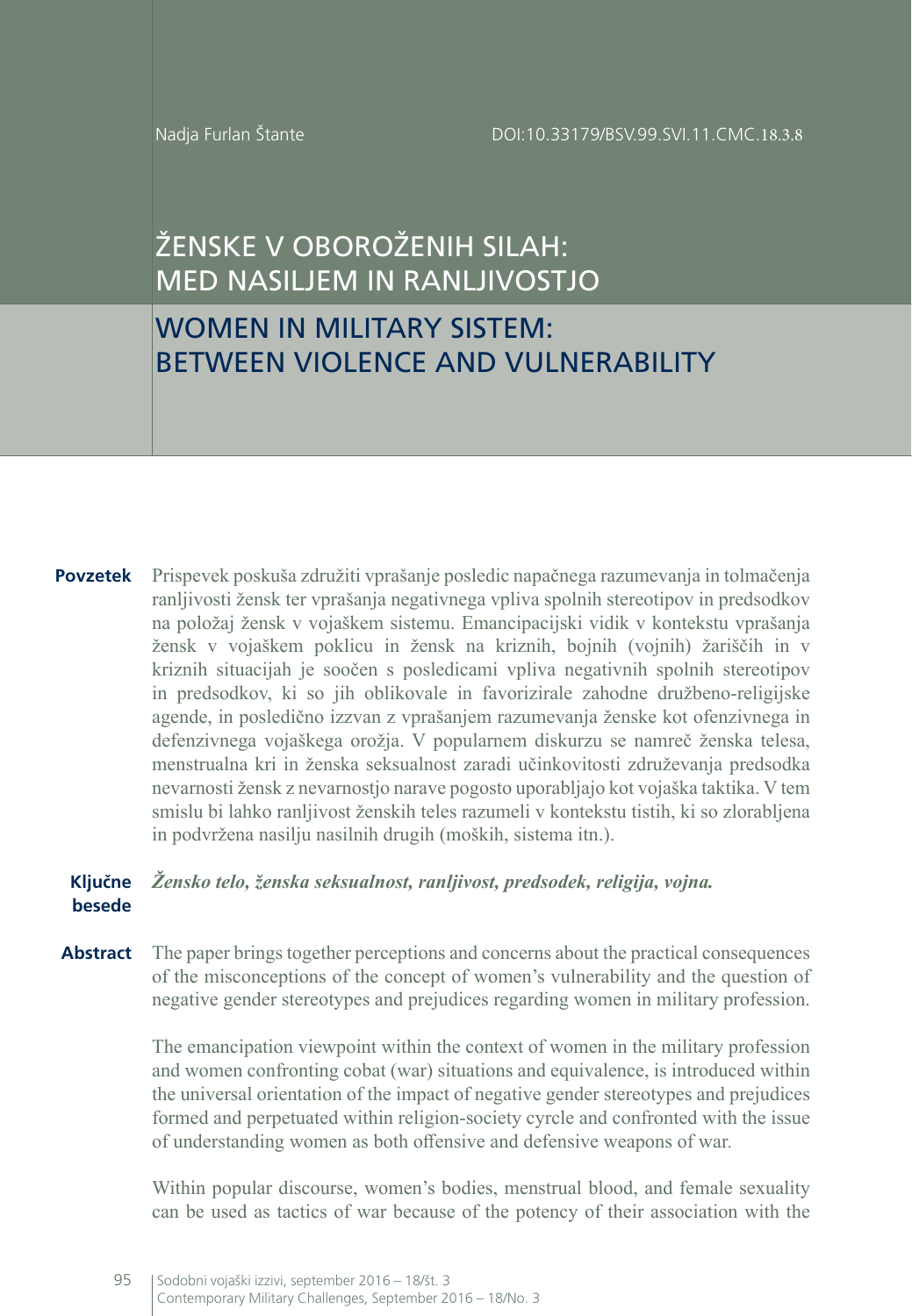danger of nature. To that extent the vulnerability of women's bodies could be understood as the one being violated and abused to violet others.

#### *Women's bodies, female sexuality, vulnerability, prejudices, religion, war.* **Key words**

The question of a woman, of her role in the society is still inexhaustible and more and more present subject of different psychological, sociological, social and other scientific researches and debates. The whole society is faced with new view of a woman and also of a man. The world is in the middle of the important place of transformation or new valuation and formation of gender's identity. At that point the instutionized religion plays an important role, as a meaningful system for producing the meaning is (so)responsable for (non)ethical behaveour of society and viceversa. The culture and religion are not just the area of passive influences but also a meaningful system for producing the meaning. The culture and religion give the notions, the beliefs which become unnoticed and non-rectified patterns by which the people live by. That is why in the sphere of cultural society beside the positive life phenomena also negative gender stereotypes and prejudices are formed and we absorb them non critically. The important role here have the religions which, according to Majella Franzmann, are the main key which in a individual socialpolitical structures open the door to harmful gender stereotypes and prejudices and consecutively to a patriarchal mentality (Franzmann, 2000, p. 60). Stereotypical conceptions which are linked mostly to gender stereotypes have a very important role here. These stereotypes have a destroying influence on the comprehension and notion of oneself, of the other gender and consecutively of all relations. They are creating a distance between a man and a woman and the ideal of symbiosis of gender differences and respectful-harmonious relation between sexes. Negative gender stereotypes and prejudices encourage, preserve and tolerate patriarchal hierarchical marks of human relations and spread class hierarchy of power on every field of life. Innocent patriarchy's parasites live and transfer through the language, images and thoughts. Negative gender stereotypes and prejudices paraliyse and prevent healthy mutual relations. These are heart and health of a person, of partner and family relations and also of the whole net of relations and society. Healthy relations mean healthy society and vice versa. **Introduction**

> The question of parity and equality of women and men in a view of the impact of negative gender stereotypes, is one of the basic and complex questions which our era has to think about. Because the more we non critically accept the norms around us, the more we become limited: victims of our environment, less capable to doubt about the beliefs which were unconsciously taken from our environment. That is why it is important to find a liberation from life's captivity in which the people live as passive products of this culture.

> This problematical feeld introduce the paper in the sense of ethical model: two integrities of a man and of a woman which are two different totalities and from constructive differencies it is not possible to create a relation moreworthy – manly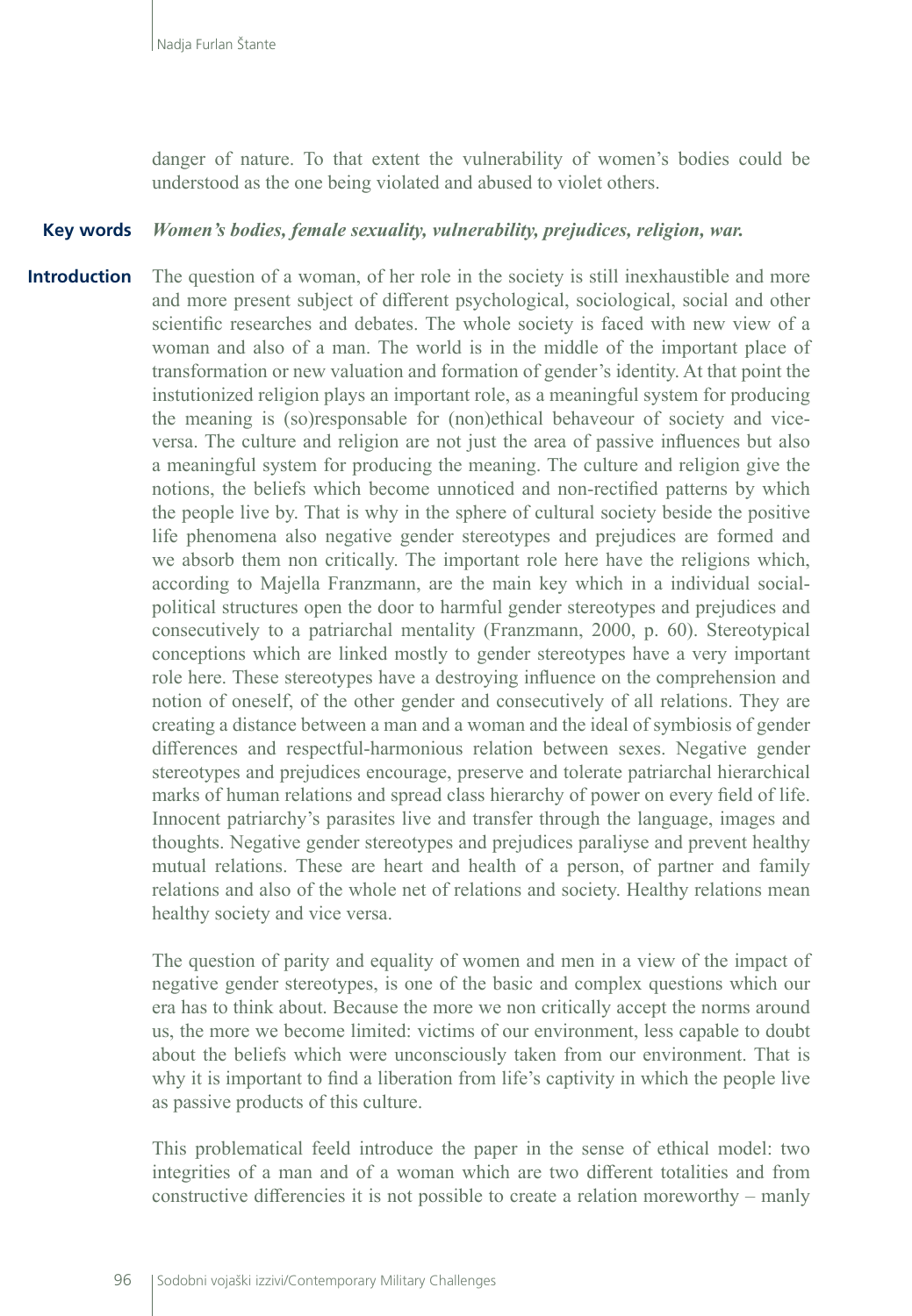and lessworthy, which in the past has always been womanly. The modern progressive conception and understanding of gender order is certainly rather significantly related to the issue of socio-cultural paradigm of power and power distribution. The present paper also results from the progressive view that the roles of men and women were mainly shaped by influences arising from the history, culture, society, religion and therefore change as the society itself changes.

The starting point of the approach in the paper is problem based. The emancipation viewpoint within the context of women in the military profession and women confronting cobat (war) situations and equivalence, is introduced within the universal orientation of impact of negative gender stereotypes and prejudices formed and perpetuated within religion-society cyrcle and confronted with the issue of understanding *women as both offensive and defensive weapons of war, a notion that is symptomatic of age-old fears of the "mysterious" powers of women, maternity, and female sexuality*. (Oliver, 2007, p.19).

Soo, the research question of these paper is the urge to trace possible connection between the impact of the negative gender stereotypes on comprehension of women in military profession. The basic hypotesis would be that universal orientation of the impact of negative gender stereotypes and prejudices formed and perpetuated within religion-society cyrcle has strong negative impact on understanding of women as both offensive and defensive weapons of war*.*

## **1 NEGATIVE GENDER STEREOTYPES, PREJUDICES REGARDING WOMEN IN MILITARY PROFESSION**

Anthropological and ethnographical research indicates that between human activities are very few of those who would be, in all human cultures performed exclusively by male or exclusively by female. Although there are a whole range of cultures, of which there is a strict division of labor between the sexes, but the views on which the work is male and which female, are usually very different. Equal work or acitvity can in some culture applies to extremely masculine and in other to extremely feminine gender role. One of the few exceptions is fighting because we can not cite a single living culture in which women had in it equally important or even more important role than men.<sup>1</sup> The military profession until recently, certainly was considered as exclusively male profession, and as Igor Kotnik-Dvojmoč has pointed out, it was not only because of the objective complexity of the profession, but also for tradition, stereotypes and prejudices. (Kotnik-Dvojmoč, 2002, p. 33) Igor Kotnik-Dvojmoč also reveals particular attention of the impact of negative gender stereotype of the "relationship between the concept of masculinity and heroism". In addition, he claims, that the general code, which assessed the members of the battle group is still "to be a man". It is also one of the easiest ways

*Among the 122 cultures that were analyzed in terms of who produces the weapons, there was only one found in which women sometimes participate in this work. (Makarovič, Žvokelj, Kromar, 1986, p. 36)*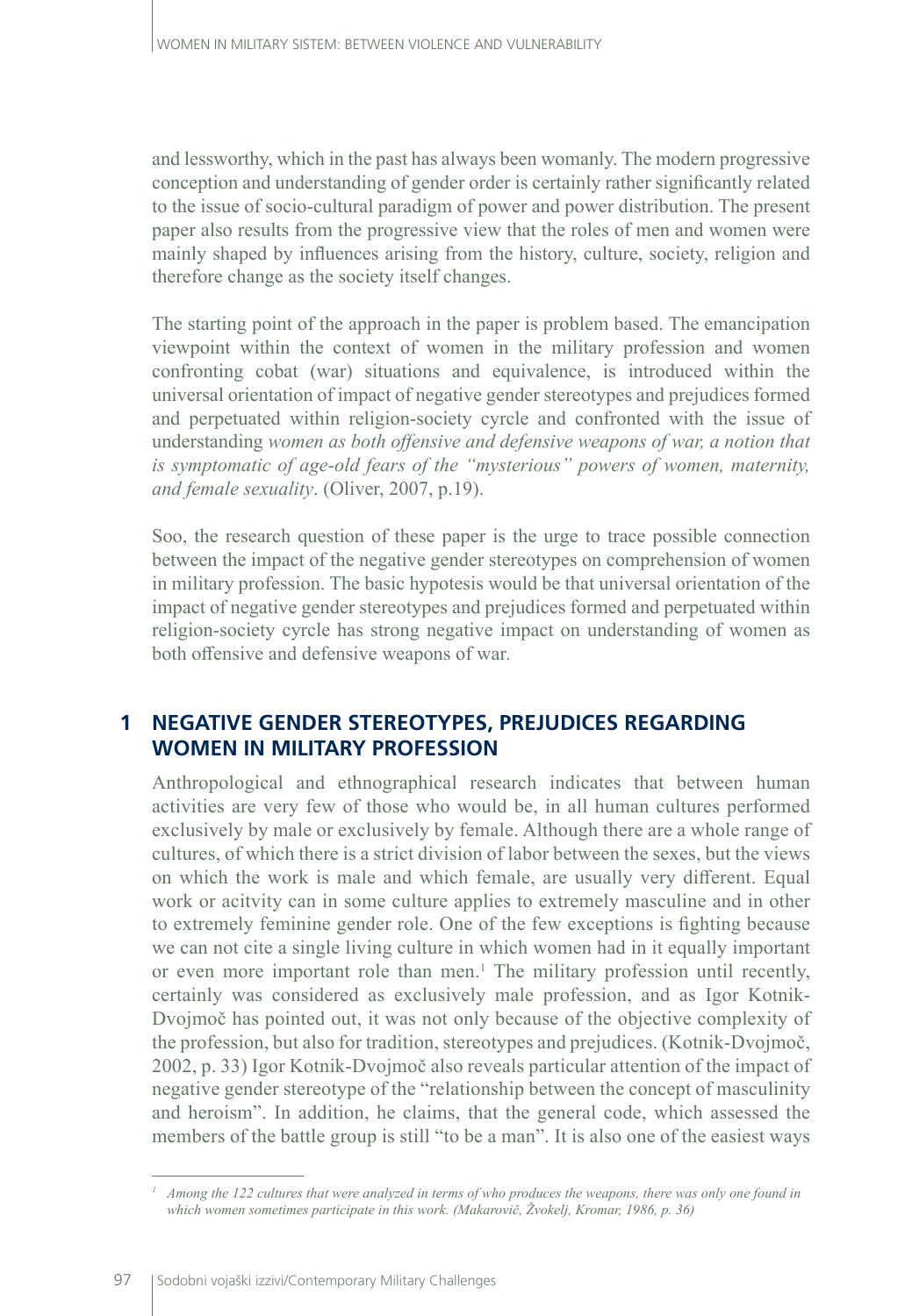to encourage soldiers to implement a completely irrational procedures in the fight, which can also lead to certain death; with the reference to their "masculinity" being put into question as the crucial element. The man, according to Kotnik-Dvojmoč, is much more afraid of losing masculinity as women fear their loss of femininity. This is probably due to the fact that it is necessary to pove "real manhood, or real masculinity" with achievements. Moreover, men are much more pronounced need to prove their masculinity through various roles and profession. (Kotnik-Dvojmoč, 2002, p. 33)

The hardest issue for women in the military profession is to resist traditionally and culturally conditioned opposition. Due to culturally marked stereotypical gender roles man are thought aggressiveness through socialization, while women are constantly thought non-aggression. In line with this, the male ego requires to keep themselves protectors. Musek is also convinced that the observed differences between the members of both sexes reflect the life situation, the process of socialization and experiences that prevail in a given environment. Quite clearly these differences are expressed through gender roles and performances, the individuals during development creates about their sexual identity, stereotypes and roles. On the other hand, it is again difficult to defend the impression that gender roles and gender schemes are not completely independent of the actual nature and objective characteristics of members of both sexes. However, the marginalization of women in the military profession, is the result of the predominance of male centered culture. (Musek in Kotnik-Dvojmoč, p. 34)

Women entering into public activities, that were considered as exclusively men, is still very limited. The cult of masculinisation, which is dominated by a strict principle of exclusivity, commands women to be considered as "outsiders" and represents a negative phenomenon in a man's world. Women's professional career is, despite numerous attempts of emancipation, still largely dependent on traditional prejudices and cultural norms. Although in the last fourty years, women massively penetrated in so called "man's world of army" of Western European and North American armed forces, women in the military occupation which applies to be "most male centered profession" are still burdened with strong impact of prejudices and negative gender stereotypes. These prevent them from equal oportunity to perform a profession of a soldier without barriers. Instead, they must cope with the remarks of their fellow men that contain negative stereotypical idea of women as dependent, helpless, weak, man's slave property. For the reason of "threats to his manhood" male soldiers repeatedly disable and make difficulties to their female colleagues. Thus, for example. Slovenian soldier that wants to remain anonymous says: *I often receive various ridicule accusations by male colleagues. Perhaps even worse, however, I find the comments and reactions of other people when I tell them that I am a professional soldier*. (Furlan, 2005, p. 189) Undoubtedly, this is due to the gender stereotype of specific gender role played by a woman imprinted in the collective consciousness of our society. On the other hand, military colonel Damjana Jurkovič, responds that she did not think of feel any disadvantages of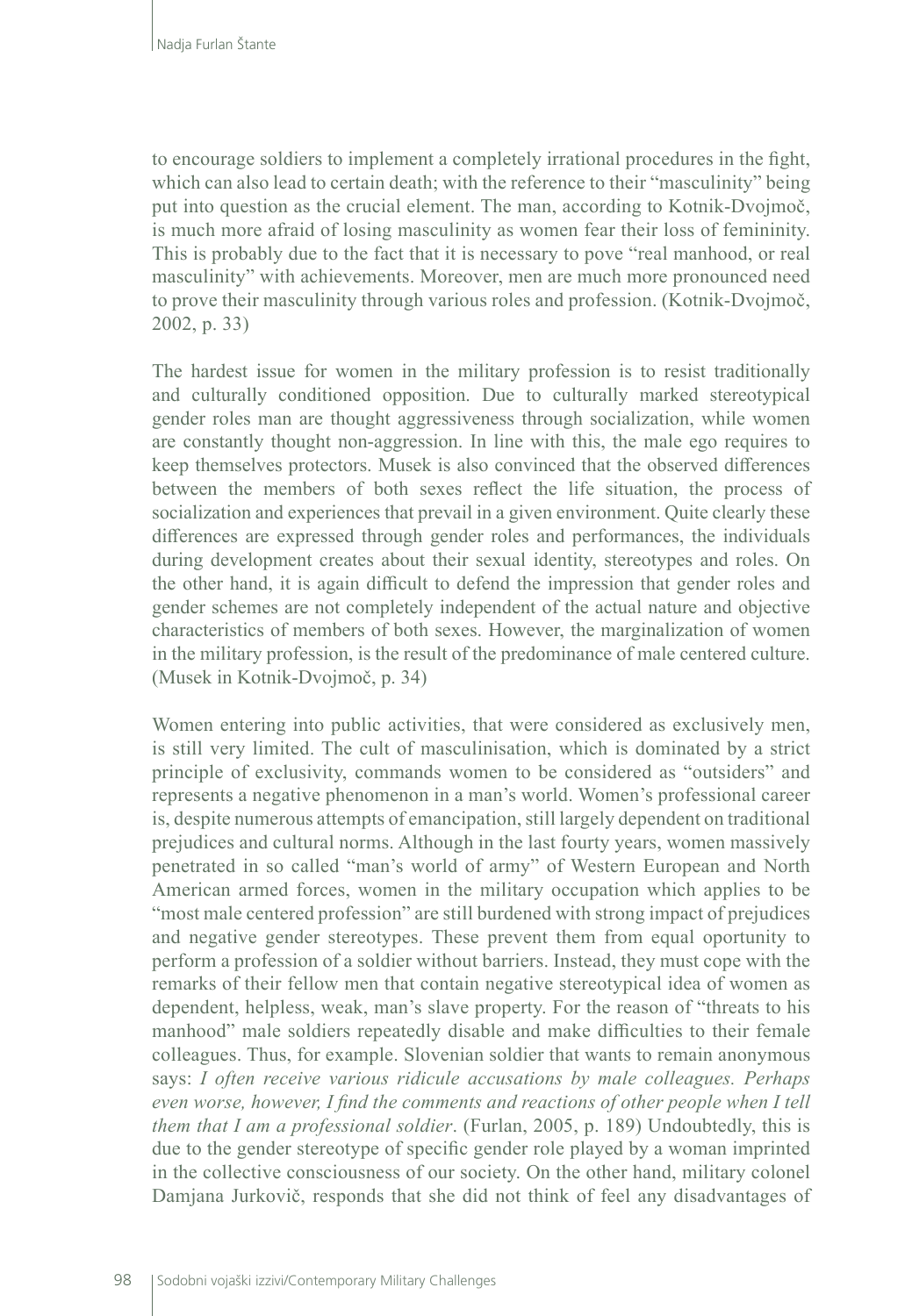being a woman among her male colleagues in the workplace. In connection with the question of the presence of prejudices about women in the army or military occupation, she argues: *In 1991, there were non (prejudices), because the war made us equal. (...)* In the following years, gender differences and prejudices *began to appear, but I can say for myself, that in my surroundings, I have never felt them. The differences may be traced when command responsibility comes into question ...* (Jurkovič, 2003, p. 26)

The reason for increasing number of women who, despite of the impact of negative gender stereotypes and prejudices opt for military occupations, could be seen mainly in new roles and tasks of the armed forces. With the spread of non-war military operations in which the military performs the role of peace-building, peacekeeping, humanitarian tasks in aid during natural disasters, the interest of women to military profession increases. These tasks often take place in areas where the military crisis has passed, or even in environments where there is no threat of use of military force, and allow the participation of a large number of women. These tasks do not assume great physical strength and the use of weapons, but on the contrary, requires the large capacity of the negotiations, understanding of different cultures, understanding the civilian population in the area of operations ... Soo called "machomilitarism" trend, which we are familiar with from some of the modern aggressive armies, is nothing but cultural cockpit cover to the the soldiers in peacekeeping operations. Feminization of the military, is not understood only in terms of the increased number of women in the military, but also brings with it a qualitative change. Feminization of army presupposes re-conceptualization of masculinity and transformations of gender identities and relations between them, and thus the ability and willingness of the acts of violence has dramatically dropped. Feminization of the military also brings new perspectives to the conception of masculinity. It also brings liberating concepts that break down prejudices such as: brave fighters do not cry, fear or retreat. With the entry of women into the army and the units on the front lines, such samples are disrupted. It is permissible for a man to cry, allowed to consider whether it is wiser to attack or retreat. By changing the definition of courage and fear transformation of the operation in the frontline occures as well. This is precisely what bothers some military experts which believe that the presence of women reduces the effectiveness of the army. Greater presence of women reduces combative intentions of the army and this helps to lower glorification of violence in the army, and consequently also in wider society. In this regard, Maca Jogan questiones whether feminization of the armed forces may be a first step towards changing patterns of everyday life in the direction of decreasing violence and as an agent of mutual coexistence. (Jogan, 2002, p. 24)

Despite of increasing involvement of women in the military occupation, women are far from equal with men, which is mainly reflected in the functional (inequality in access to tasks and their implementation) and positional (inequality in the dynamics of acquiring rank and level) differentialisation of women. Igor Kotnik-Dvojmoč concludes that the problem of functional differentiation and positioning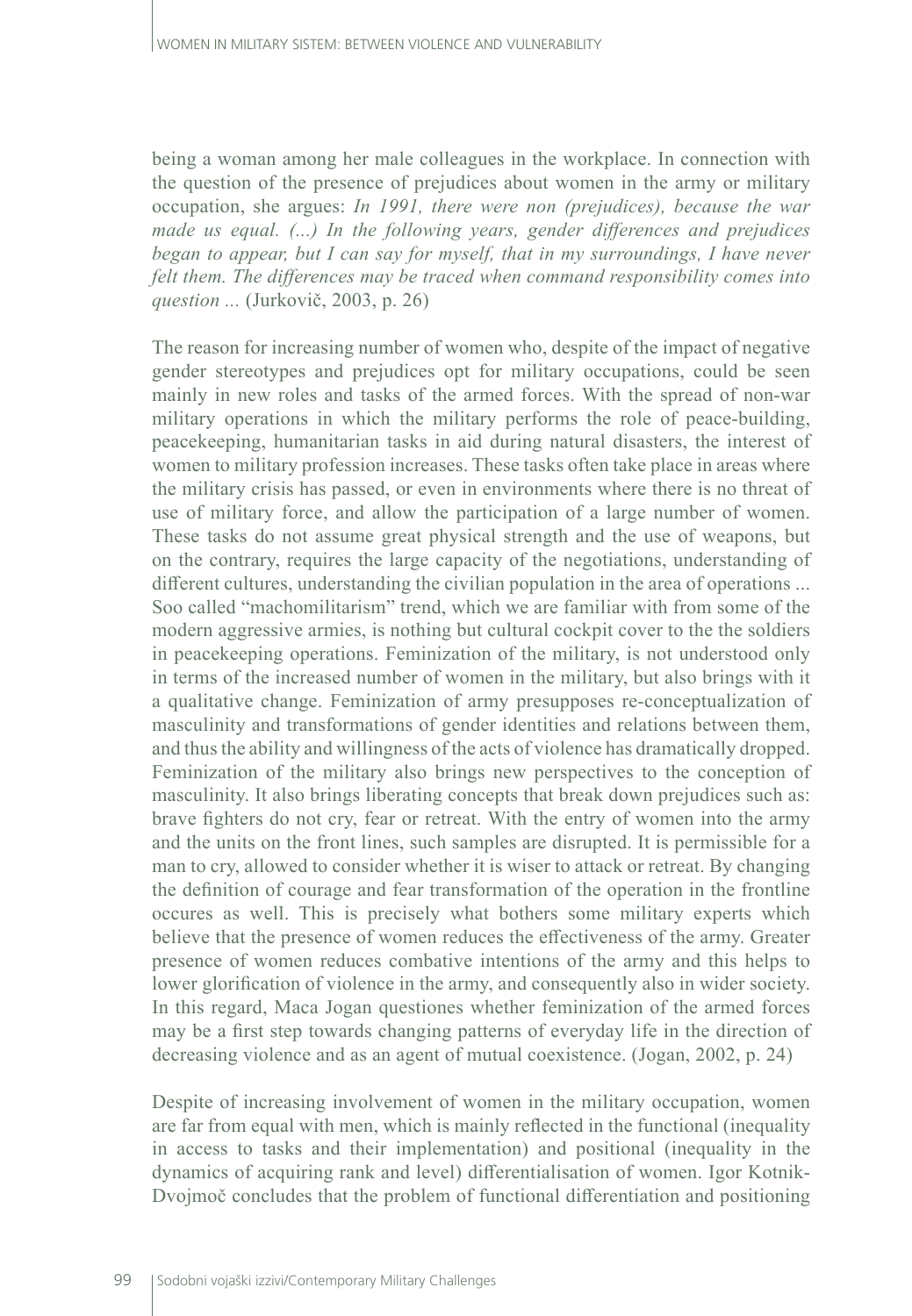of women in the military occupation, both in its quantitative as well as qualitative aspect, reaches such a magnitude that it would be appropriate instead of using term differentiation for labeling this phenomenon entitled to use term discrimination. (Kotnik-Dvojmoč, 2002, p. 58) We could conclude that women in a male-designated occupation of soldiers, are therefore visibly exposed to non-equal distribution of power, discrimonation and negative impact of gender stereotypes and prejudices, and all this is also manifested in the form of disadvantage in promotion and payment. Kelly Oliver alerts: *Even as the presence of women in the military seems to signal their liberation from patriarchal traditions, the retoric surrounding their involvment betrays the lingering association between women, sexuality, and death*. (Oliver, 2007, p. 19)

And this connection is ecpecially noticeable in the phenemenon of vulnerability.

## **2 WOMEN'S VULNERABILITY: VIRGIN / SEDUCTRESS, LIFE / DEATH, PEACE MAKER / WARRIOR**

Fearing women's power and authority, even Christianity often made women scapegoats and subjected them to men. In his work *Violence, Society and the Church,* Gerald A. Arbuckle arrives at similar conclusions and points out the patriarchate as the oldest form of supremacy of one gender over another, that is, of men over women (Arbuckle, 2004). He believes that gender oppression stems from deeply rooted anti-women prejudices preserved and strengthened throughout history. And the origin of all these prejudices and the patriarchate as an oppressive form of power and men as possesiors of power, is – in the opinion of anthropologists Edwin Ardener and Sherry Ortner – to be sought in men's feeling of loss of power and inferiority. The two anthropologists argue the following thesis: in pre-modern cultures pregnancy and birth were understood as spheres of dangerous secret wrapped in a veil of mystery. Despite or perhaps precisely because of this, the phenomena of pregnancy and birth aroused envy among men, as they made them feel helpless. The fact that men could seemingly establish and determine the rights related to the offspring had to kneel down in front of the actual ability to create a life, which was outside men's power. Precisely because of their lack of this capability or power (to bear children) men pushed women aside and confined them to the wild sphere of nature, while assigning other men the superior position in the area of social decision making and order. Women were thus ousted from the orderly social world of decision making and public social life, with their wild nature representing the main obstacle and excuse for men to chase them away from this sphere. Consequently, women's position in the society became marginal and only restricted to their primary function, which was supposed to be ensuring procreation, that is, bearing offspring (Arbuckle, 2004, pp. 39-40). Femininity, woman and her body become extremly vulnerable.

The root of the word vulnerability is the Latin *vulna*, which means "wound". The term is used in a variety of ways: economic, geopolitcal, emotional. In one side it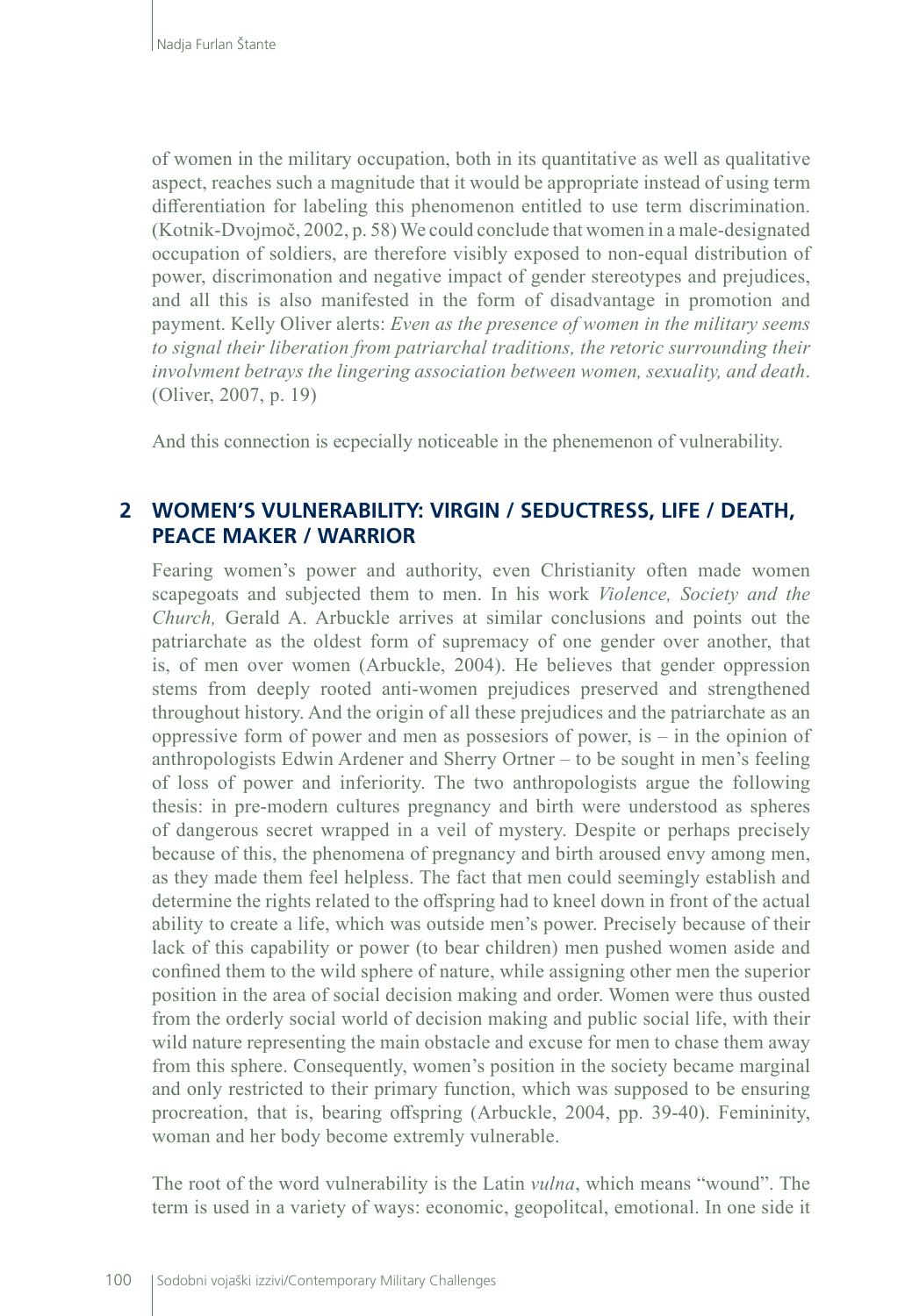describes the fragility of our bodies, and the terror, confusion and fellow-feeling that can come from our perception of our shared embodiment. As Sarah Hagelin refers "both to the physical fact that a thin layer of skin separates the inside of our bodies from the outside world and also s coplex structures of feeling in this case those that define our sense of ourselves as vulnerable". (Hagelin, 2013, p. 13)

Kate Brown summarizes three distinct but interrelated concerns about the practical consequences of the concept of vulnerability: (1.) vulnerability is a patronizing, paternalistic, and oppressive concept; (2.) vulnerability becomes a premise for an instrument of social control; and (3.) vulnerabity has stgmatizing and exclusionary consequences. (Brown, 2011, p. 316)

Through the body, we are exposed, opened onto the world and to others, even as for others we are the ones to whom they are exposed and vulnerable. In this sense, vulnerability is universal, an invitable part of embodiment. Or in the words of Judith Butler:"the body implies mortality, vulnerability, agency: the skin and the flesh expose us to the gaze of others, but also to touch, and to violence, and bodies put us at risk of becoming the agency an instrument of all these as well". (Butler, 2004, p. 26) The theme of vulnerability is implicit in all Butler's work, yet it is treated most directly in *Precarious Life*. Butler's idea of precarity, which is politically conditioned and precariousness as "the condition of being conditioned" is definitive of life itself and reveals "life as a conditioned process". (Butler, 2006, p. 23) Precariusness is akin to an exsistential sense of finitude in that it emphasizes the fragility of existance, but it serves a different purpose. Precariusness calls our attention to the way any of us might be substituted for another. Understood in this way precariusness is an ungrounded ground for "positive social obligations". (Butler, 2006, p. 22) To the extent that I am vulnerable and my life is precarious, it is also because I am bound to others. Social bonds condition my existence.

The other posible understanding of vulnerability would be also the one that deals with emotions. Psychoanalyst, phlosopher, feminist Julia Kristeva describes vulnerability not primairly as the result of heaving bodies that can be wounded, but rather exists because we occupy a place between being and meaning, between bodies and words. And precisely tis gap between bodies and words, the ways in which words are never quite adequate to capture bodily experience, is fugured as a wound. And according to Kristeva, this wound is the seat of our vulnerability. She suggests that the encounter with other pust us face to face with our own vulnerability with and for others. In this view, it is the fear and denial of our own vulnerability that causes us to hate and exploit the vulnerability of others. (Kristeva, 2010, p. 115)

Vurnerability in this sense, usually means a system of beliefs, images and narratives that imply a capacity to be harmed (either physically or emotionally). Generally the word has also implied a powerlessness or victimization that strip from our understanding of the term, especially in regard to images of the female body. Or as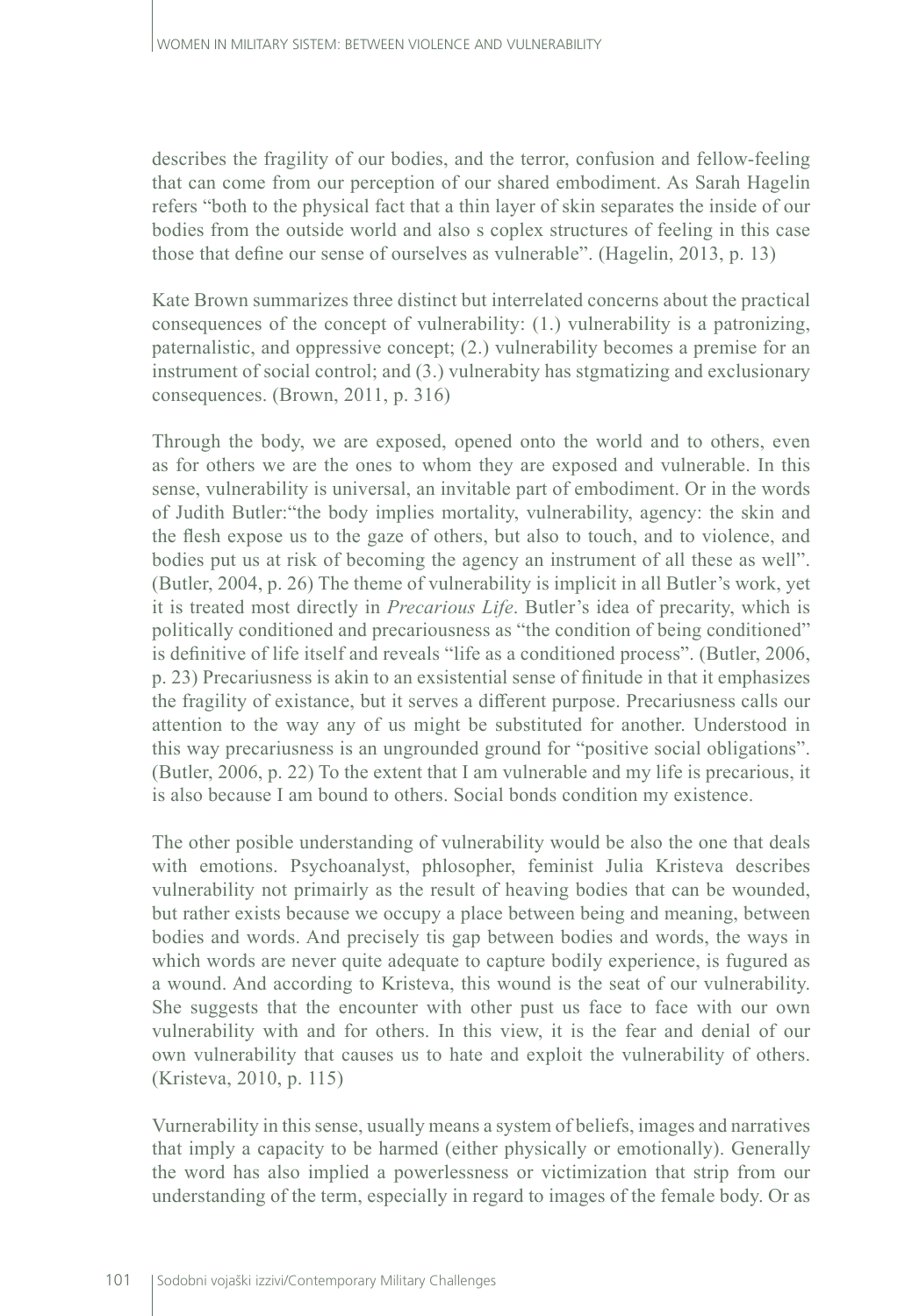Erinn C. Gilson has stated *female vulnerability is manifest in the way women are portrayed as submissive, powerless objects that are acted upon and often harmed by men*. (Gilson, 2014, p. 157)

From the perspective of feminist critique there is always something both risky and true in claiming that women are especially vulnerable. The claim can be taken to mean that women have an unchanging and defining vulnerability, and that kind of argument makes the case for paternalistic protection. And yet, there are good reasons to argue for the differential vulnerability of women; they suffer disproportionately from poverty and literacy, two very important dimensions of any global analysis of women's condition. Women disproportionately suffer also the impacts of disasters, severe weather events, and climate change because of cultural norms and the inequitable distribution of roles, resources, and power, especially in developing countries.

In some ways, vulnerability has been regarded as a value in feminist theory and politics. This means neither that women are more vulnerable than men nor that women value vulnerability more than men do. Rather, certain kinds of genderdefining attributes, like vulnerability and invulnerability, are distributed unequally, and for purposes of shoring up certain regimes of power that subordinates women.

Religion (Christianity) has been one of the patriarchal structures that have objectified women and denigrated their bodies. At this point we should breefly mention the strong negative impact of prejudice of percieving women's body as the seed of carnal wickedness and seductive wilderness, imprinted negative stereotype by church fathers and perpetuated throughtout church history. (Furlan, 2006, p. 117)

And that brings us to the problem of vulnerability and its myths and common misconceptions about weakness of women on one hand, and the danger of their sexuality, on the other. The prejudice of the virgin-whore dichotomy setup within cultures that historically have excluded female bodies from the properly social and political realm is well known. Women have been figured as either innocent virgins or dirty whores.

Among other negative consequences that negative gender stereotypes regarding women's bodies have had on the perception of women as embodied subjects, the vulnerability of women's bodies and their abuse is fare more destructive.

Athough the paper will not focusse on the question of vulnerability of women's bodies furtheron, it would be appropriate to stress out three aspects of women's vulnerability in terms of embodied experience: (1.) on women's disproportial suffering from poverty and literacy, (2.) on feminicide (the phenomenon of the female homicides in Ciudad Juárez, called in [Spanish](https://en.wikipedia.org/wiki/Spanish_(language)) feminicidio ([feminicide\)](https://en.wikipedia.org/wiki/Feminicide) involves the violent deaths of hundreds of women and girls since 1993 in the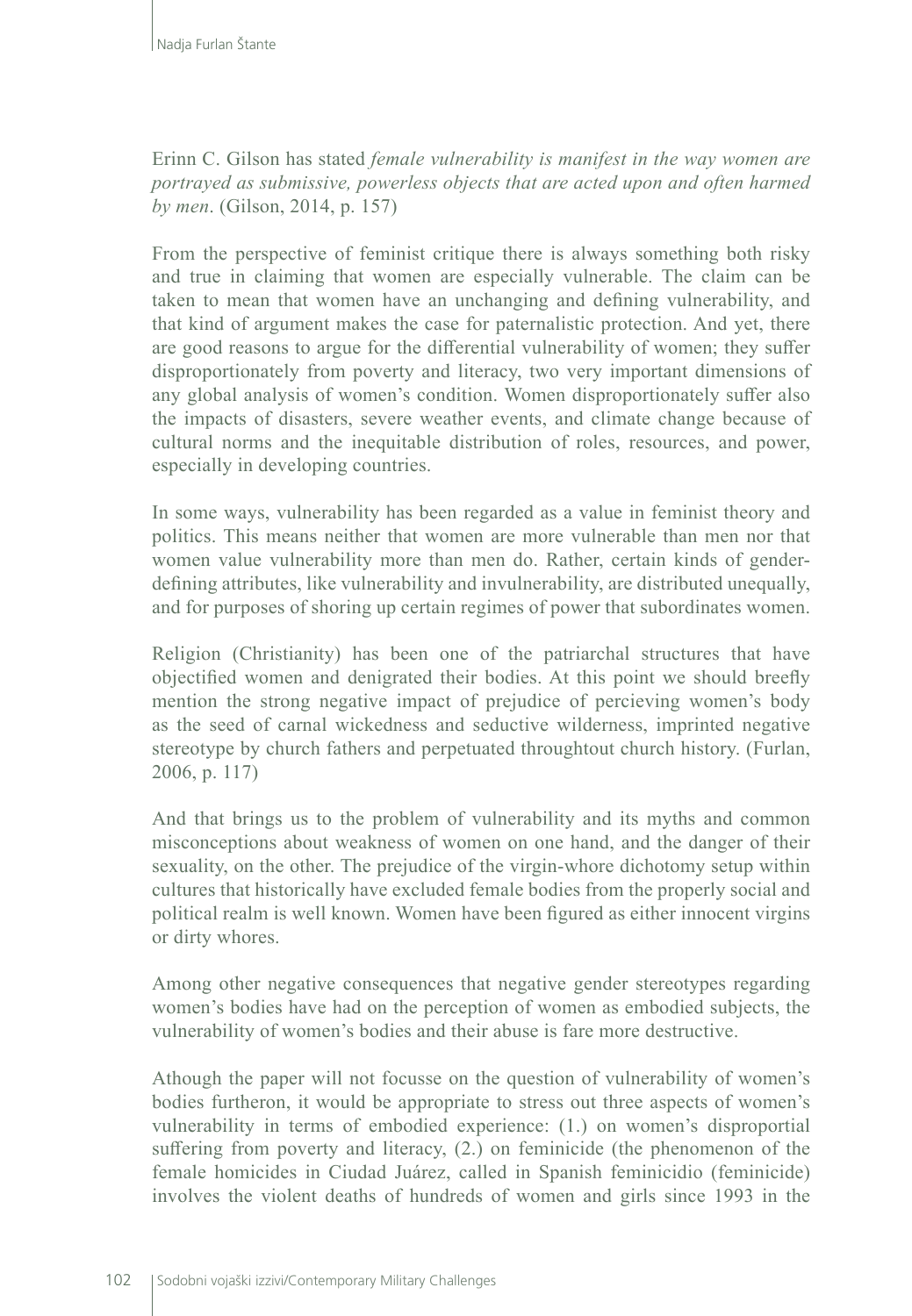northern [Mexican](https://en.wikipedia.org/wiki/Mexico) region of [Ciudad Juárez](https://en.wikipedia.org/wiki/Ciudad_Ju%C3%A1rez),[Chihuahua](https://en.wikipedia.org/wiki/Chihuahua_(state))<sup>2</sup> ) and (3.) on women's involvment in abuse (be it sexual abuse in terms of rape) or in terms of Kelly Oliver's *Women's as wapons of war*. Within popular discourse, women's bodies, menstrual blood, and female sexuality can be used as tactics of war because of the potency of their association with danger of nature. Oliver states that *akin to a natural toxin or intoxicant, women's sex makes a powefful weapon because, within our cultural imaginary, it is by nature dangerous*. (Oliver, 2007, p. 31)

And that brings us to the problem of the figures of women from wars in the Middle East, speaking of Palestinian women suicide bombers, strating with Wafa Idris in January 2002. An editorial published in Egypt's weekly newspaper *Al-Sha'aba* few days after the bombing, stated: *It is a woman who teaches you today a lesson in heroism, who teaches you the meaning of jihad, and the way to die a martyr's death ... It is a woman who has shocked the enemy with her thin, meager and weak body. It is a woman who blew herself up, and with her exploded all the myths about woman's weakness, submissiveness, and enslavement*. (Whaley Eager, 2008, pp. 188-189)

While women are obviously capable of the most heinous abuse and torture, the myth or prejudice of women more savage than men continues today with stories of women torturers and women interrogators in Iraq (shocking images of Pfc. Lynndie England and Army Spc. Sabina Harman at the Abu Gharib prison in Iraq) as well as in Guantanamo Bay prisons. There women have been identified with sex and their sexuality has been figured as a weapon by the military. The prejudice of that so-called dangerous natural sexuality can be harnessed by the military to break and "soften up" recalcitrant prisoners. That suggests that the presence of women in Abu Gharib prison allowed for even more humiliating forms of abuse supposedly used to "soften up" prisoners before interrogation. Because of their sex and its seemingly natural effect on men, women become the means to compound not only sexual and physical abuse but also abuse of religious and cultural beliefs. The use of menstrual blood in

*<sup>2</sup> The phenomenon of the female homicides in Ciudad Juárez, called in Spanish feminicidio (["feminicide"](https://en.wikipedia.org/wiki/Feminicide)) involves the violent deaths of hundreds of women and girls since 1993 in the northern Mexican region of Ciudad [Juárez,](https://en.wikipedia.org/wiki/Ciudad_Ju%C3%A1rez) [Chihuahua](https://en.wikipedia.org/wiki/Chihuahua_(state)), a border city across the [Rio Grande](https://en.wikipedia.org/wiki/Rio_Grande) from the [U.S.](https://en.wikipedia.org/wiki/United_States) city of [El Paso, Texas](https://en.wikipedia.org/wiki/El_Paso,_Texas). The number of murdered women in Ciudad Juarez since 1993 is estimated to be more than 370. After surveying 155 killings out of 340 documented between 1993 and 2003, a government committee found that roughly half were prompted by motives like robbery and gang wars, while a little more than a third involved sexual assault. The murders of women and girls in Ciudad Juárez since 1993 have received international attention, primarily due to perceived government inaction in preventing [violence against women](https://en.wikipedia.org/wiki/Violence_against_women) and girls and bringing perpetrators to justice. More recently, prosecutors from the state of Chihuahua reported that in 2010, 270 women were killed within the state, of these murders 247 occurred in Juarez. In 2011, Chihuahua's Attorney General, Carlos Manuel Salas, announced during a briefing in August 2011 that 222 women had been killed in Chihuahua since January of that year. Of these 222 murders, 130 of them occurred in Ciudad Juarez. In total, more than 300 women were murdered in the city in 2011. It is believed that the femicide in Ciudad Juarez may be related to organized crime (like prostitution rings) given the presence of the powerful drug cartels in the region. Further, criminal gangs have become a permanent threat particularly to women on the border. Gang activity creates high risk for women especially due to very little institutional protection. This patriarchal backlash may indeed be the result of lack of employment opportunities for men and more women entering the workforce which has altered traditional gender dynamics and created a situation of conflict between the sexes. (Overall, in considering the potential motives for gendered violence against women, academic Mercedes Olivera has argued that femicide is a mechanism of domination, control, oppression, and power over women. (Olivera, 2006, 113).*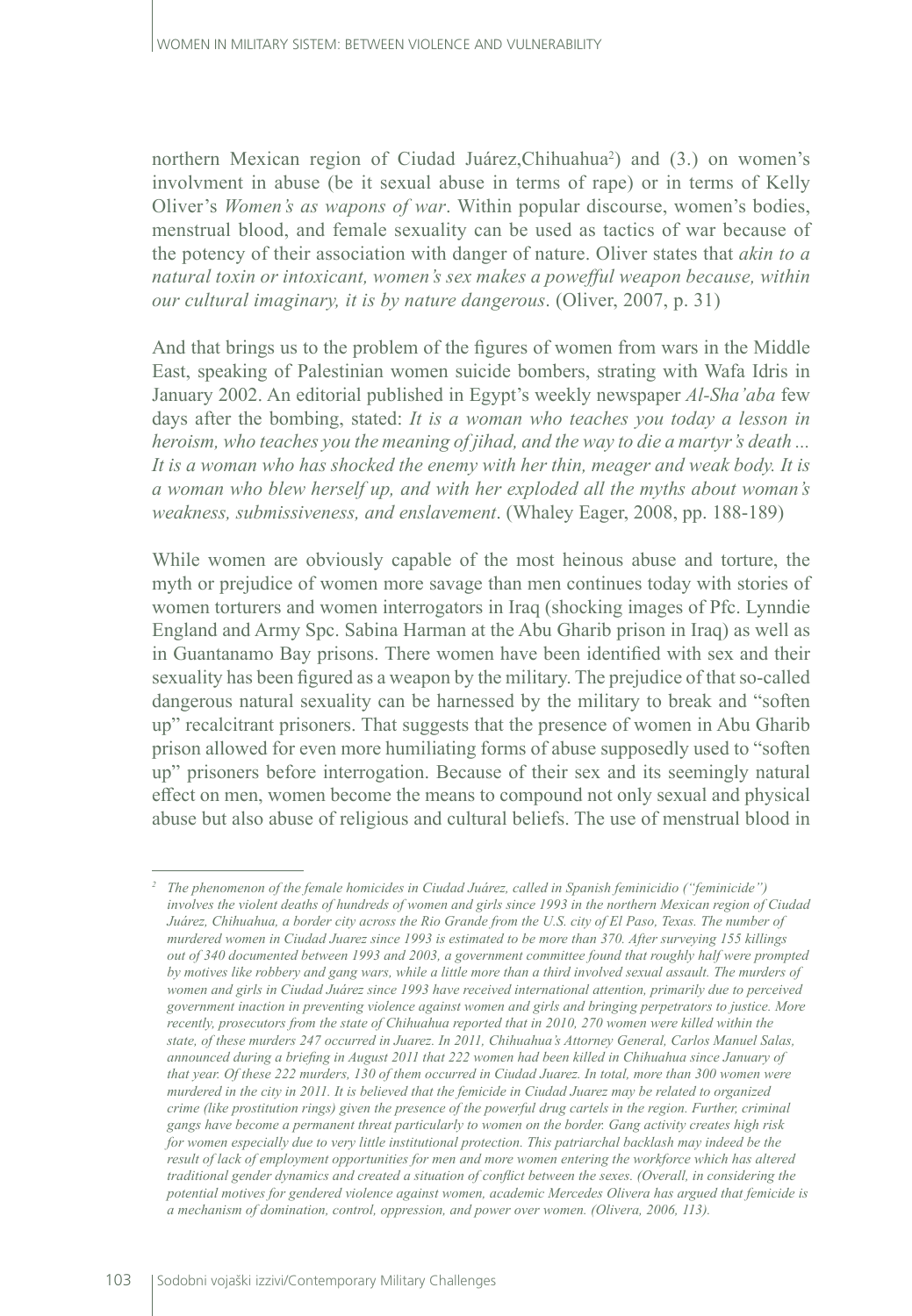the interrogation of prisoners at Guantanamo Bay is especially telling. Patriarchal cultures have traditionally regarded menstrual blood as unclean and disgusting. Now the imagined abject power of menstrual blood is being used as a weapon of war. It is not just that we suppose that our Muslim prisoners will think they are unclean being exposed to menstrual blood, but also that within our own culture and the rhetoric of the soldiers and media reporting these incidents, menstrual blood is seen as unclean. (Oliver, 2007, p. 20-22) Patriarchal culture demeans and denies the elemental power of the female body. So the taboo of impurity and inferiority of women's body, dangerous and impure in ritual is stigmatized and pathologized. Menstruation is regarded by many, as a sickness, a blank spot, a non-event that the women must endure and would be better without, an evil time. Menstrual taboos, are defined not by moral distinctions (negative-positive; pure-impure), but by the logic of separation inherent in both. The most common explanation for the taboo of menstruation is "primitive" association of menstrual blood with "demonic powers", which thus puts the menstrual prohibitions with a kind of superstition. (Furlan Štante, 2014, p. 40)

In these regard Kelly Oliver examines various ways in which women involved in war in Middle East have been imagined as dangerous weapons linked with death. Within popular discourse, women's bodies, menstrual blood, and female sexuality can be used as tactics of war because of the potency of their association with the danger of nature. To that extent the vulnerability of women's bodies could be understood as the one being violated and abused to violet others.

Despite of increasing involvement of women in the military occupation, women are far from equal with men. They are visibly exposed to non-equal distribution of power, discrimonation and negative impact of gender stereotypes and prejudices, and all this is also manifested in the form of disadvantage in promotion and sometimes also payment. **Conclusion**

> We could conclude that unequal oportunities of women in military profession are practical consequences due to misconceptions of the concept of women's vulnerability and negative impact of gender stereotypes and prejudices regarding women that have become strong platform of our collective memory. The issue of understanding women as both offensive and defensive weapons of war has arose, and that has everything to do with stereotypes of femininity and female sexuality.

> With women entering military arena, women have started to tell their own stories, they have started with deconstruction of those negative gender stereotypes. In the framework of the women's liberation movement this could be understood as attempt to revive *her-story*, that has been, suppressed in the markedly masculine *his-story* of military service. Within *her story*, the face of military arena is slowlly begane to change, embracing also feminine side.